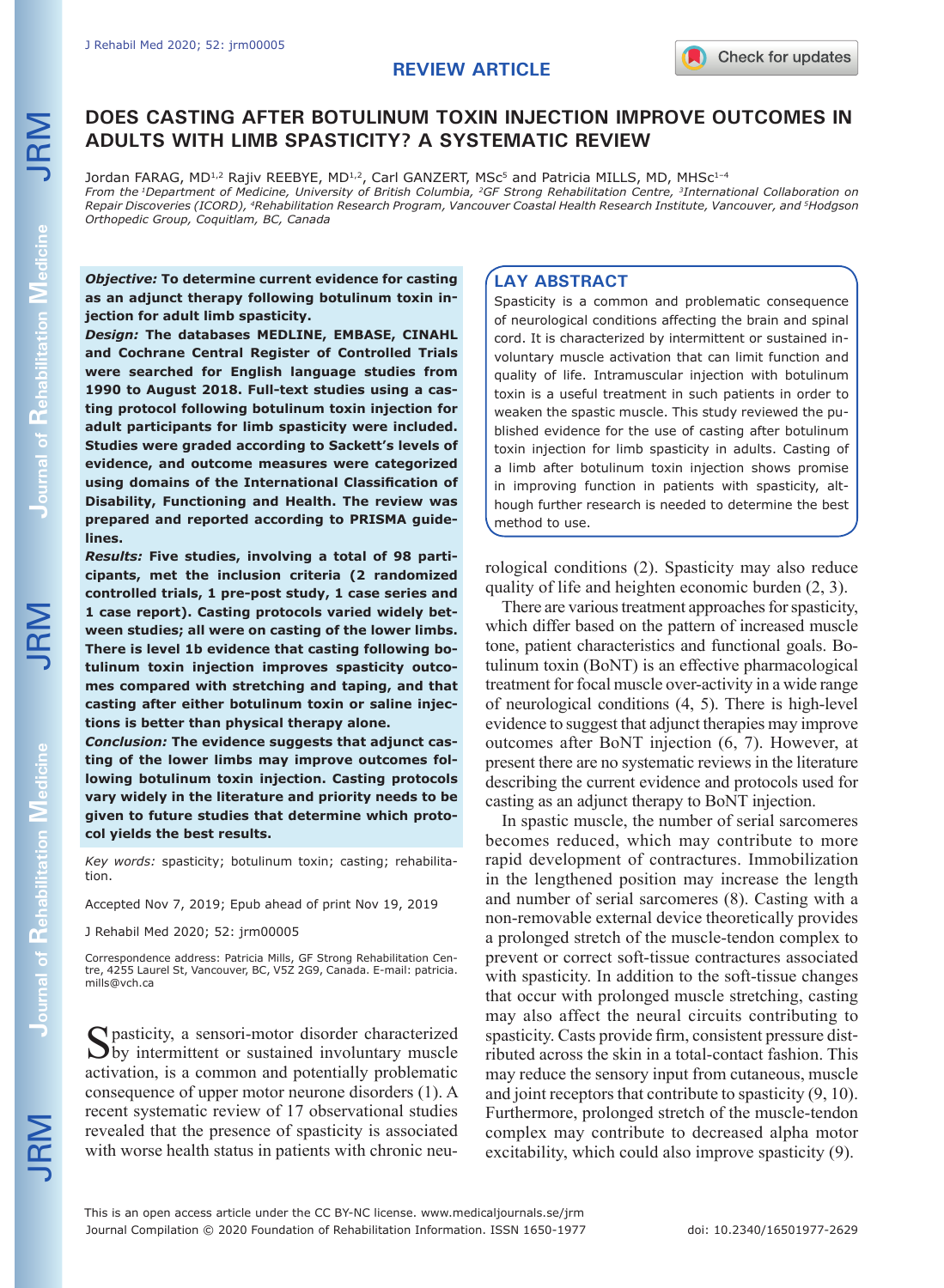### p. 2 of 9 *J. Farag et al.*

Casting is an attractive treatment option, as it can be done with relatively inexpensive and accessible materials, such as plaster, it does not require a significant amount of time for application, and can be applied either once or several times (serial casting). Potential downsides include soft-tissue injury and pain, requiring prompt removal of the cast. Since the cast cannot be applied or removed by the patient, frequent appointments may be required depending on the number of cast changes. This can be particularly inconvenient for patients with mobility impairments. Casting protocols vary widely between clinicians and it is not yet understood which approach yields the best outcomes. The systematic review by Mills et al. demonstrated that, at the time of publication, there were a limited number of randomized controlled trials (RCT) using casting following injections (6). It highlighted the need to explore this topic in greater depth, including understanding what treatment protocols have been used across all studies (not just RCTs) and with what degree of success.

The primary objective of this study is to synthesize the current evidence for casting in adults as an adjunct treatment following BoNT injection for limb spasticity resulting from various neurological conditions. The secondary objective of this study is to present casting protocols and outcome measures used in the literature for the purpose of informing future research in this area.

# **METHODS**

### *Systematic review*

This review was prepared and reported with reference to the Preferred Reporting Items for Systematic Reviews and Meta-Analyses (PRISMA) guidelines (11). Details of the protocol for this systematic review were registered on PROSPERO (CRD42017073098).

A systematic search strategy, developed by the College of Physicians and Surgeons of British Columbia librarians, was conducted to identify relevant studies published between 1990 and August 2018 using electronic databases MEDLINE, EM-BASE, CINAHL and Cochrane Central Register of Controlled Trials. Reference lists of systematic reviews and included studies were reviewed to expand the dataset. The search was restricted to the English language. The search strategy was based on 3 key concepts: spasticity, BoNT, and casting. An example of the search strategy, as applied in MEDLINE, is shown in Appendix SI<sup>1</sup>.

#### *Eligibility criteria*

For this review, the study inclusion criteria were: (*i*) full-text studies of any design using a casting protocol following BoNT injection for spasticity management on any proportion of the participants; (*ii*) adult participants over the age of 18 years with limb spasticity from a neurological condition; (*iii*) clinical outcomes including spasticity, range of motion, pain, function and adverse events; and (*iv*) English language studies. As per the Lannin et al. systematic review of upper extremity casting in patients with central nervous system motor disorders, casts were defined as any non-removable, external device made from plaster or casting tape applied with the intention of modifying the structural or functional characteristics of the neuromuscular system (12).

### *Study selection*

Two reviewers independently reviewed titles and abstracts of studies to determine eligibility for inclusion. Disagreement was resolved through consensus and, if necessary, by third-party resolution. Studies that clearly failed to meet the inclusion criteria were not reviewed further. Those that could not be excluded were retrieved and reviewed in full-text by the 2 reviewers. In all instances, differences of opinion were resolved by discussion. Studies that met criteria were retrieved and reviewed in detail.

#### *Data collection*

Data were extracted independently from all included studies and in duplicate into Excel spreadsheets, with the templates adapted from the Cochrane Collaboration (13). Data included a description of participants, intervention protocols, outcome measures and results. When BoNT injection or casting protocol information was missing or not available, the authors were contacted for additional information. Contact was made via email at 2 time-points separated by 2 weeks; contacted authors had 2 weeks to respond to each email, for a total of 4 weeks of response time following the first email contact. If no casting protocol information was available following paper abstraction or email contact, the study was excluded. If at least partial casting protocol information was available, the study was included. It was determined *a priori* by the study authors that casting protocols would be considered completely reported (100%) if the study methods described: timing of casting application post BoNT injection, casting material, position of patient during casting, casting angle, total duration of casting, frequency of cast change. Time that it took to cast per casting session was also documented when available, but did not contribute to the percentage of reporting calculation.

### *Risk of bias assessment*

Two reviewers independently assessed the methodological quality of the included studies. Differences in scores were resolved by a third party. Quality assessment was performed using the Physiotherapy Evidence Database (PEDro) scoring system for RCTs and a modified Downs and Black tool for non-RCTs (14–16). The PEDro scale is composed of 11 yes or no quality items, 10 of which are used to calculate the final PEDro score (0–10). The modified Downs and Black scale consists of 27 1-point questions and 1 2-point question, resulting in a final score ranging from 0 to 28 (16). For both tools, higher scores are indicative of greater methodological quality. To simplify interpretation of results, studies scoring 9 or 10 on the PEDro scale or  $\geq$  24 on the Downs and Black scale are considered methodologically to be of excellent quality; scores of 6–8 on the PEDro scale or 20–23 on the Downs and Black scale are considered of good quality; scores of 4–5 on the PEDro scale or 15–19 on the Downs and Black scale are of fair quality; and scores <4 on the PEDro scale or ≤14 on the Downs and Black scale are considered of poor quality  $(16)$ . The level of evidence

JRM

http://www.medicaljournals.se/jrm/content/?doi=10.2340/16501977-2629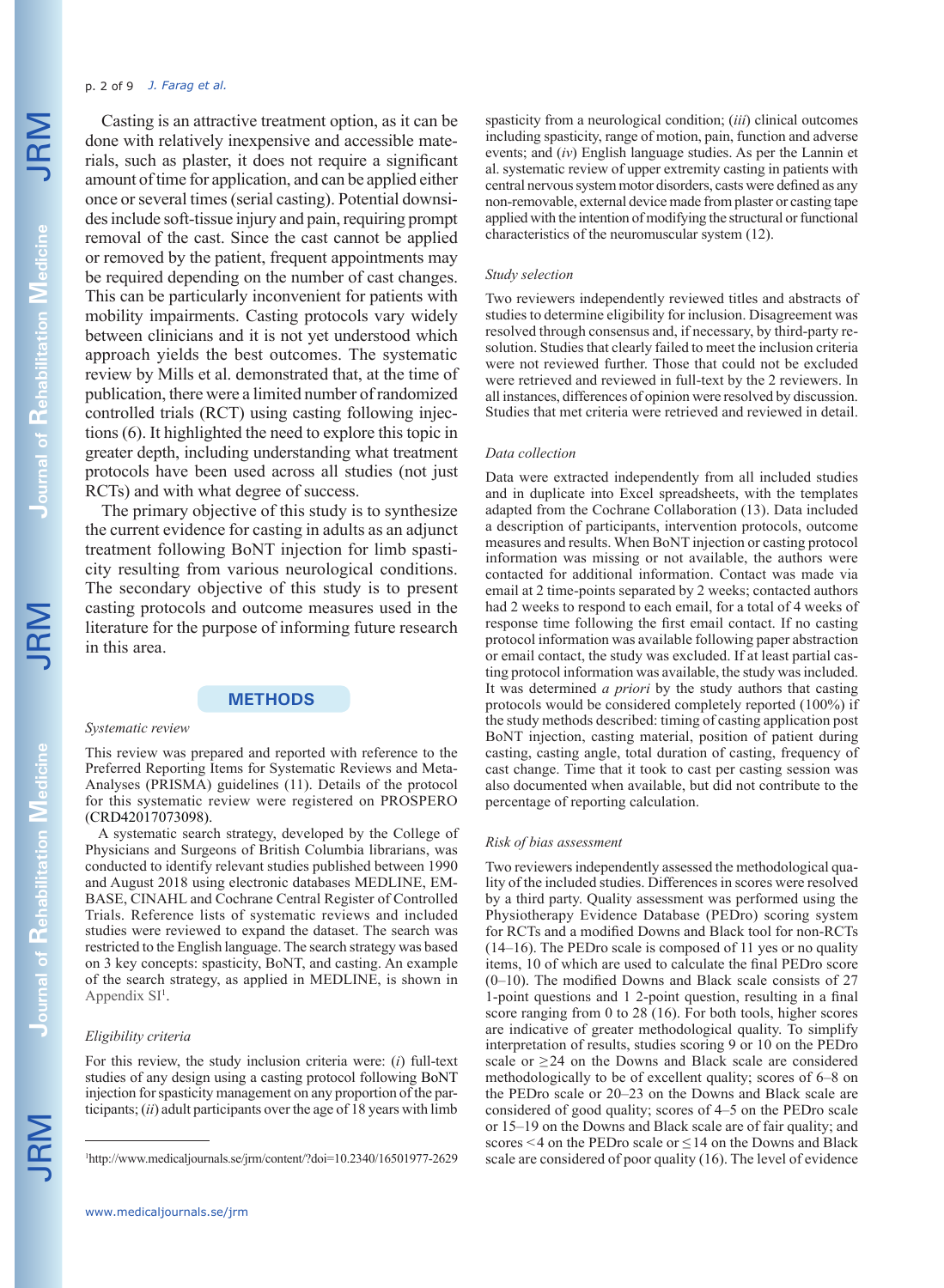for study results was evaluated using a 5-level scale (simplified form of Sackett), where level 1 (the highest level of evidence) is an RCT with a PEDro score  $\geq 6$ ; level 2 is an RCT with a PEDro score  $\leq$  5, a non-randomized prospective-controlled study, or a cohort study; level 3 is a case-control study; level 4 is a pre- and post-test or a case series; and level 5 is an observational report or case report with only a single subject (14–16).

### *Outcome measures*

Outcome measures from the studies included in this review were listed and classified according to the International Classification of Functioning, Disability and Health (ICF) domains. The ICF was published by the World Health Organization (WHO) in May 2001 to provide a common international language for describing health and disability in clinical and research settings (17). The ICF framework classifies function into 3 domains: body structure and function, activity, and participation. Outcome measures that did not fit within a domain were classified as "other".

#### *Statistical analysis*

Because of the paucity of studies for the primary objective and the differences in outcome measured used, a formal metaanalysis was not feasible. Therefore, the results of this review are presented in a narrative form. Description of pre-casting interventions, casting protocols and study results are shown in Table I. Description of outcome measures subcategorized by the ICF domains are presented in Table II. Levels of evidence are summarized in Table III.

# **RESULTS**

### *Search strategy*

Fig. 1 shows the flow of study selection. A total of 108 studies were identified through the electronic database search. After the removal of duplicate studies and screening of articles based on title and abstract, 10 studies were included for full review. Three of these studies did not meet the inclusion criteria. Two of these studies did not include casting protocol details and were excluded after telephone or email follow-up (23, 24).

### *Risk of bias assessment*

The PEDro and Downs and Black scores for all included studies are recorded in Table I. PEDro values ranged between 7 and 8; Downs and Black scores ranged between 5 and 17.

# *Population*

Characteristics of included studies are summarized in Table I. The 5 studies included a total of 98 participants. The number of participants ranged from 1 to 42 per study.

### *Casting protocols*

Casting protocols varied widely between studies; all were on casting of the lower limb. Of the 5 studies included for full review, all had some degree of missing data. Completeness of reporting of casting methodology ranged from as low as 50% (3/6) to as high as 83% (5/6). Thus, all authors were contacted for missing data, with 3 of the 5 authors responding with information via email. Information acquired from authors is denoted in *italics* in Table I.

#### *Outcome measures*

A total of 10 distinctive outcome measures were used within the studies (see Table II). In all, 6 measurements were classified in the ICF Body Structure and Function domain and 4 in the Activity domain. None of the outcome measurements were classified in the Participation domain, and none of the studies used an outcome measurement for quality of life. The most commonly used outcome measure was ankle passive range of motion, which was used in all studies.

# *Study results and levels of evidence*

Study results are summarized in Table I. There were no RCTs that compared BoNT alone with BoNT and



Fig. 1. Study selection flowchart.

JRM

**Journal of** 

**Rehabilitation Journal of Rehabilitation Medicine**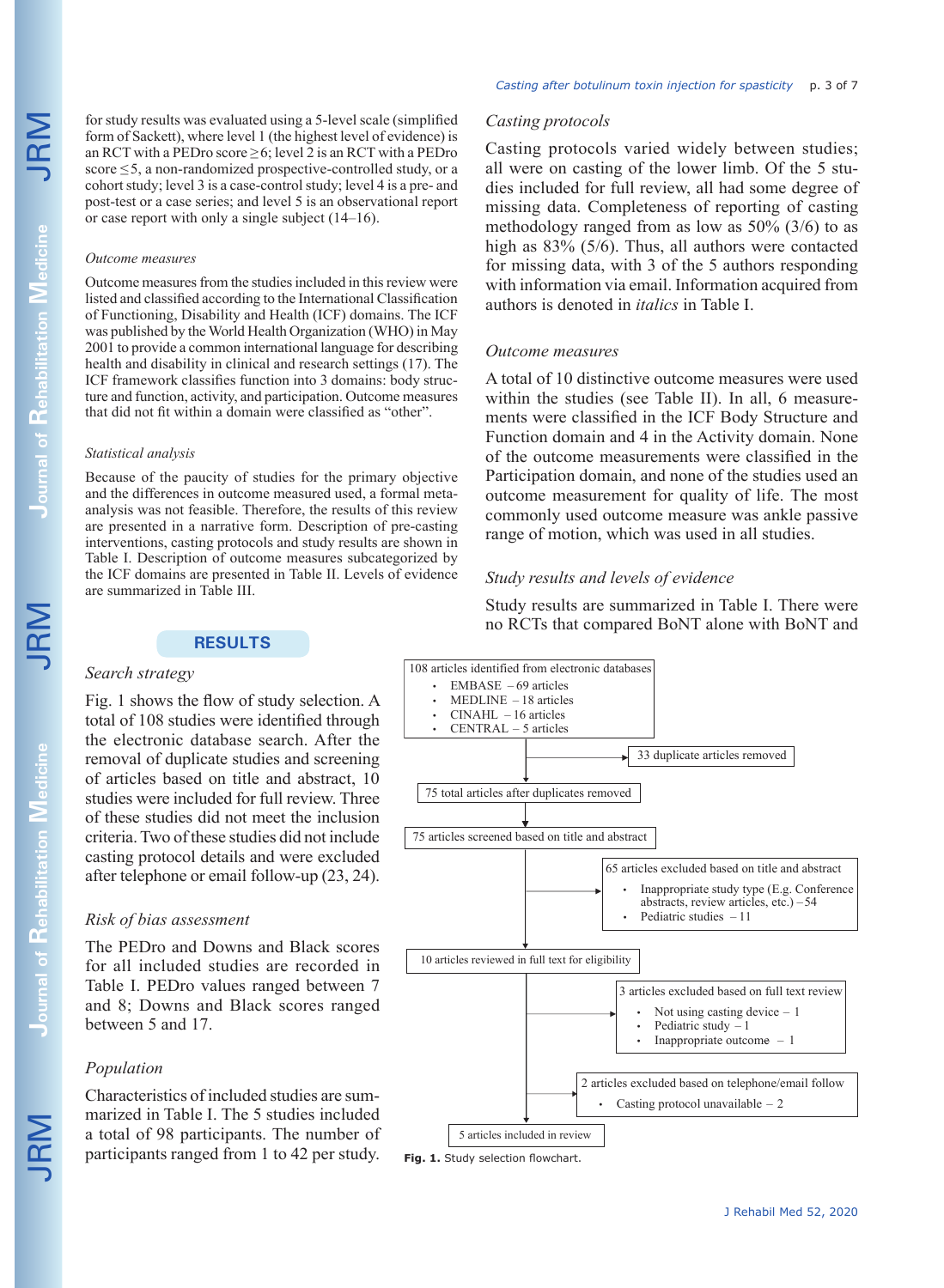| ۰                                                                                                                               |
|---------------------------------------------------------------------------------------------------------------------------------|
| ٠                                                                                                                               |
| 5                                                                                                                               |
| ľ                                                                                                                               |
| œ<br>۹                                                                                                                          |
| h.                                                                                                                              |
| ۰                                                                                                                               |
|                                                                                                                                 |
| <b>Contract Contract Contract Contract Contract Contract Contract Contract Contract Contract Contract Contract Co</b>           |
| ľ<br>٠                                                                                                                          |
| $\mathcal{L}^{\text{max}}_{\text{max}}$ and $\mathcal{L}^{\text{max}}_{\text{max}}$ and $\mathcal{L}^{\text{max}}_{\text{max}}$ |
|                                                                                                                                 |
| P                                                                                                                               |
|                                                                                                                                 |
|                                                                                                                                 |
|                                                                                                                                 |
|                                                                                                                                 |
|                                                                                                                                 |
|                                                                                                                                 |
|                                                                                                                                 |
|                                                                                                                                 |
|                                                                                                                                 |
|                                                                                                                                 |
|                                                                                                                                 |
|                                                                                                                                 |
|                                                                                                                                 |
|                                                                                                                                 |
|                                                                                                                                 |
|                                                                                                                                 |
|                                                                                                                                 |
|                                                                                                                                 |
|                                                                                                                                 |
|                                                                                                                                 |
|                                                                                                                                 |
|                                                                                                                                 |
|                                                                                                                                 |
|                                                                                                                                 |
|                                                                                                                                 |
|                                                                                                                                 |
|                                                                                                                                 |

| Authors (year) Country<br>Study design<br>Study details<br>Sample size<br>Risk of bias<br>Population                                                                                                                                                                                                                                                                                                                                                                                                       | Method (of injection site localization)<br>Other (e.g. pre-casting nerve block)<br>Pre-casting intervention<br>BoNT dosing<br>Muscle selection<br>BoNT type<br>Dilution                                                                                                                                        | Timing of casting application post BoNT injection<br>Position of patient (during casting)<br>Time to cast (per casting session)<br>Duration of casting (total)<br>Cast change (frequency)<br>Casting material<br>Casting protocol<br>Casting angle                                                                                                                                                                                                                                                                                                                                                                                                                                                                                   | Results                                                                                                                                                                                                                                                                                                                                                                                                                                                                                                                                                                                                                                                                                                                                                  |
|------------------------------------------------------------------------------------------------------------------------------------------------------------------------------------------------------------------------------------------------------------------------------------------------------------------------------------------------------------------------------------------------------------------------------------------------------------------------------------------------------------|----------------------------------------------------------------------------------------------------------------------------------------------------------------------------------------------------------------------------------------------------------------------------------------------------------------|--------------------------------------------------------------------------------------------------------------------------------------------------------------------------------------------------------------------------------------------------------------------------------------------------------------------------------------------------------------------------------------------------------------------------------------------------------------------------------------------------------------------------------------------------------------------------------------------------------------------------------------------------------------------------------------------------------------------------------------|----------------------------------------------------------------------------------------------------------------------------------------------------------------------------------------------------------------------------------------------------------------------------------------------------------------------------------------------------------------------------------------------------------------------------------------------------------------------------------------------------------------------------------------------------------------------------------------------------------------------------------------------------------------------------------------------------------------------------------------------------------|
| group)<br>P: ≥6 months post-stroke with<br>$n = 69$ (23 analysed in casting<br>Carda et al. (18) (2011) Italy<br>spastic equinovarus foot<br>PEDro = 7<br>SB RCT                                                                                                                                                                                                                                                                                                                                           | $\supset$<br>Dosing: 50-140 U; Mean (SD): 242<br>Dilution: 50 U/1.0ml 0.9% NS<br>Muscles: GM, GL, soleus<br>Type: Xeomin <sup>TM</sup><br>Method: EStim<br>(48)                                                                                                                                                | padding and wooden foot support; bony prominences protected with<br>Material: Fibreglass cast with stockinette lining, synthetic undercast<br>Cast change: twice per week<br>Duration of casting: 1 week<br>gel pads.<br>Position of patient: <i>seated</i><br>Casting angle: neutral<br>Time to cast: 30 min<br>Timing: Immediate                                                                                                                                                                                                                                                                                                                                                                                                   | MAS: ↓ at 20 and 90 days (p<0.02); greater reduction compared with<br>taping and stretching groups only at 20 and 90 days (p<0.02).<br>6MinWT: 1 at 20 and 90 days (p<0.02); greater in casting vs<br>4. Ankle PROM: casting > stretching group at all time points and taping<br>3. 10MetWT: 1 in casting group only at 20 and 90 days compared with<br>5. Strength of ankle dorsiflexors, functional ambulation: no significant<br>AE: discomfort and pain causing treatment interruption $(n = 1)$ , skin<br>baseline (p<0.02); no difference between groups.<br>stretching group at 90 days ( $p < 0.02$ )<br>blisters $(n = 2)$ and oedema $(n = 1)$ .<br>group at 90 days $(p < 0.02)$ .<br>differences between groups.<br>$\div$<br>$\overline{a}$ |
| Verplancke et al. (19) (2005) UK<br>P: Adults post-ABI with spastic<br>equinovarus ankle deformity<br>$PEDro = 8$<br>DB RC<br>$n = 35$                                                                                                                                                                                                                                                                                                                                                                     | Dilution: 50 U/0.5 ml 0.9% NS<br>Dosing: 100 U split between GM/GL, 100<br>Method: Anatomical landmarking<br>Muscles: GM, GL, soleus<br>Type: Botox <sup>™</sup><br>U to soleus                                                                                                                                | (supplied by 3M <sup>nx</sup> Health Care Ltd) with a double layer of polyester<br>stockinette and Microfoam <sup>nx</sup> to protect bony prominences<br>Material: "Combicast" made up of Soft Cast and Scotchcast <sup>m</sup><br>Cast change: when there was a 10° change in dorsiflexion<br>Timing: within 10 days of event<br>Duration of casting: 12 weeks<br>Position of patient: supine<br>Time to cast: 35-40 min<br>Casting angle: neutral                                                                                                                                                                                                                                                                                 | 1. Ankle PROM: 1 mean change in ankle dorsiflexion in BoNT injection plus<br>symptoms post-BoNT injection (n = 1), skin damage (mostly partial thickness<br>breakdown) in casting plus saline injection (n = 6), skin damage (mostly<br>AE: soft-tissue contracture at subtalar joint $(n = 1)$ , transient "flu-like"<br>casting (13.59°) vs saline injection plus casting (11.69°) vs PT only (4.59°).<br>2. MAS: $I$ in BoNT injection plus casting $(p = 0.04)$ vs saline injection plus<br>discoloration only) in casting plus BoNT injection ( $n = 5$ ).<br>casting $(p < 0.03)$ , but not in PT only group $(p > 0.05)$ .                                                                                                                        |
| plus BoNT vs placebo injection. The Muscles: GM, soleus, TP, FDL<br>Singer et al. (20) (2003) Australia Type: BoNT A (unspe<br>Mixed RCT and pre-post study: 5 of Method: EMG<br>the 10 participants enrolled in an RCT Dilution: 200/1.0 m/<br>to examine the effect of serial casting Dosing: 70-125 U<br>other 5 received casting only. Results<br>combined as RCT did not show<br>P: Adults post-ABI with spastic<br>equinovarus ankle deformity<br>between-group difference<br>$D&B = 17$<br>$n = 10$ | Type: BoNT A (unspecified)                                                                                                                                                                                                                                                                                     | Cast change: weekly re-casting until 10° of dorsiflexion was achieved<br>Material: below-knee plaster cast with silicone gel segments to cover<br>Casting angle: initial cast applied in dorsiflexed position of minimal<br>with an extended knee, or no measurable gain (<5°) was obtained<br>potential pressure areas, plaster back-slab and bandages applied<br>tension to soft tissues; subsequent casts applied in dorsiflexed<br>Duration of casting: mean of 5 weeks (Range = 3-10 weeks).<br>circumferentially, covered in a fiberglass-impregnated wrap<br>Timing: minimum 7 days post-injection<br>position of maximal achievable tension<br>Position of patient: prone<br>for 3 consecutive weeks<br>Time to cast: 30 min | EMG, "reflex threshold angle" (the angle of visually detected EMG onset in<br>response to stretch) increased into the available ROM.<br>In $n = 4$ , who demonstrated consistent soleus stretch reflex responses on<br>1. Ankle PROM: 1 median change in dorsifiexion of 30° and 15° with the knee flexed ( $\rho$ < 0.001), and extended ( $\rho$ < 0.021), respectively.<br>Data were analysed according to "casting" or "casting plus adjunctive<br>treatment" sub- groups; as no differences were found for any outcome<br>2. AnDT10: 1 median change of 4.3° of dorsifiexion $(p < 0.0001)$ .<br>measures, data were pooled for both groups.<br>Results for RCT $n=5$ not reported<br>Pooled results $(n = 10)$ :<br>AE: not reported               |
| spastic equinovarus deformity (MAS<br>P: Chronic (> 1 year) ambulatory<br>hemiplegic stroke patients with<br>Yasar et al. (21) (2010) Turkey<br>Case series<br>$D&B=15$<br>$n = 10$<br>$3 - 4$                                                                                                                                                                                                                                                                                                             | Dosing: 2-4 U/kg for GM/GL, 1-2 U/kg<br>Muscles: GM, GL, soleus<br>Dilution: No response<br>Method: No response<br>Type: Botox <sup>TM</sup><br>for soleus                                                                                                                                                     | Cast change: every 6 days (4 total casting sessions)<br>Position of patient: prone with knee flexed to 90°<br>Casting angle: maximal achievable dorsiflexion<br>Duration of casting application: 24 days<br>Time to cast: no response<br>Material: no response<br>Timing: no response                                                                                                                                                                                                                                                                                                                                                                                                                                                | 3. PRS Knee and Foot contact scores: significant improvement ( $p = 0.014$<br>1. Ankle PROM: 1 dorsiflexion from -12.90±2.33 pre-injection to<br>-4.50±3.68 post-casting (ρ = 0.004).<br>2. FIM: significant improvement (ρ = 0.025).<br>and $p = 0.014$ , respectively)<br>AE: none observed                                                                                                                                                                                                                                                                                                                                                                                                                                                            |
| recurrent peroneal spastic flatfoot<br>Xu et al. (22) (2015) China<br>P: 27-year-old female with<br>Case report<br>$D&B=5$<br>$\overline{\phantom{0}}$ =                                                                                                                                                                                                                                                                                                                                                   | Other: Common peroneal nerve block with 3 Duration of casting: 6 weeks<br>ml of 2% lidocaine and subsequent<br>was trialled as treatment before<br>Dilution: 100 U/1.0ml 0.9% NS<br>Dosing: 6 U/kg per muscle<br>Muscles: peroneal muscles<br>injection with casting<br>Type: Botox <sup>™</sup><br>Method: US | Material: arch sole made of silica; T-strap affixed to the foot at night<br>Position of patient: no response<br>casting Cast change: no response<br>BoNT Time to cast: no response<br>Casting angle: neutral<br>Timing: no response<br>in case of spasms.                                                                                                                                                                                                                                                                                                                                                                                                                                                                            | 1. MAS: 1 from 4/4 to 0/4 after BoNT and casting.<br>2. Ankle PROM: Exact degrees not reported. Authors report improvement<br>from a position of foot eversion, valgus deformity of calcaneus and<br>minimal peri-talar motion to "normal" after treatment<br>AE: none observed                                                                                                                                                                                                                                                                                                                                                                                                                                                                          |

p. 4 of 9 *J. Farag et al.*

### www.medicaljournals.se/jrm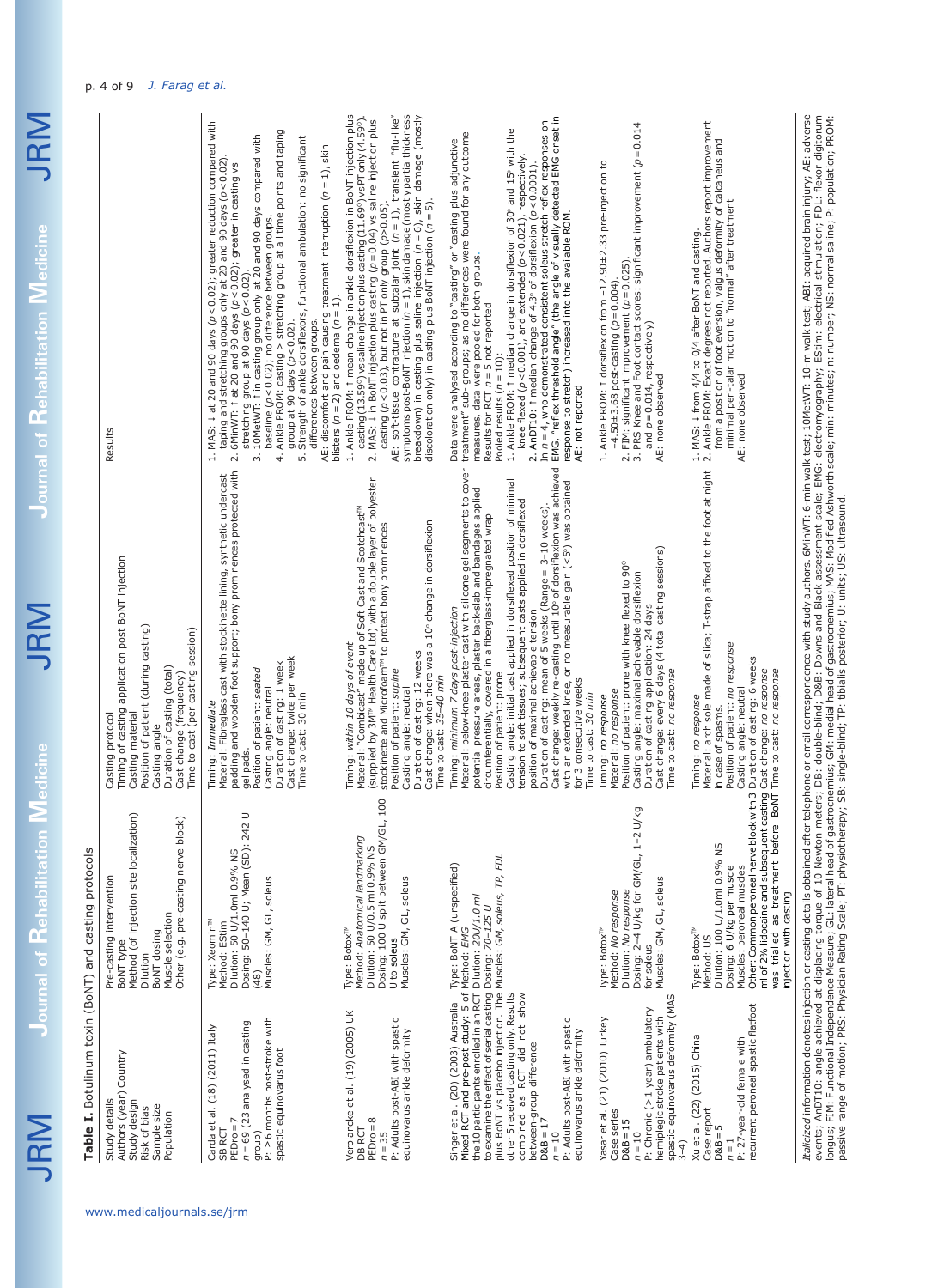**Journal of** 

JRM

|  |  |  | Table II. Outcome measures categorized by International            |
|--|--|--|--------------------------------------------------------------------|
|  |  |  | Classification of Functioning, Disability and Health (ICF) domains |

| Outcome                           | Number of studies | Studies, ref no.   |
|-----------------------------------|-------------------|--------------------|
| Structure/function                |                   |                    |
| PROM of ankle                     | 5                 | 18, 19, 20, 21, 22 |
| MAS                               | 3                 | 18, 19, 22         |
| Strength of ankle<br>dorsiflexors | 1                 | 18                 |
| PRS for knee and foot<br>contact  | 1                 | 21                 |
| AnDT10                            | 1                 | 20                 |
| EMG reflex threshold angle        | 1                 | 20                 |
| Activity                          |                   |                    |
| 6MinWT                            | 1                 | 18                 |
| 10MetWT                           | 1                 | 18                 |
| FAC.                              | 1                 | 18                 |
| <b>FIM</b>                        | 1                 | 21                 |

PROM: passive range of motion; MAS: Modified Ashworth scale; PRS: Physician Rating Scale; AnDT10: angle achieved at displacing torque of 10 Newton meters: EMG: electromyography; 6MinWT: 6-min walk test; 10MetWT: 10-m walk test; FIM: Functional Independence Measure; FAC: Functional Ambulation Category.

casting. In general, use of casting and BoNT improved spasticity outcomes compared with baseline status. Carda et al. (18) compared 3 adjunct therapies (casting, taping and stretching) after BoNT injection. Verplancke et al. also compared 3 groups: casting post BoNT injection, casting post saline injection, physical therapy only. In Singer et al., 5 of the 10 participants were enrolled in an RCT to examine the effect of serial casting plus BoNT vs placebo injection. The other 5 received casting only. Results were combined (pre-post study methodology) as the RCT did not show between group differences. Adverse events as a result of casting were reported in 4 studies, providing an adverse event profile in 58 participants (18–21). A total of 16 adverse events were reported for the 58 participants, all of which were related to soft-tissue injury. Only one treatment discontinuation due to pain as a result of casting was reported. Levels of evidence are summarized in Table III.

| Table III. Levels of evidence |  |
|-------------------------------|--|
|-------------------------------|--|

# **DISCUSSION**

This is the first systematic review that has been conducted with an in-depth look at casting as an adjunct to BoNT injections for limb spasticity in the adult population. The included studies provide important insights into the use of casting for treatment of lower limb spasticity that can be applied to clinical practice and guide future research in this area.

It is important to note that currently there are no studies published that address whether casting improves spasticity outcomes when used as an adjunct compared with BoNT injection alone; the 3 prospective controlled studies on casting and BoNT lacked a control group with BoNT only, which is needed in order to answer this clinical question. It is also notable that there were no studies identified on casting of the upper limb. It would be worthwhile for clinicians to report their experiences with the upper limb, even as case reports, as this would be a valuable contribution to the literature.

Currently, for the lower limb, there is level 1b evidence that casting as an adjunct is more effective than stretching and taping, and that casting after either BoNT or saline injections is better than physical therapy alone. Interestingly, with respect to adverse events captured by Verplanke et al. (19), casting with BoNT injection resulted in less severe soft-tissue injury (mainly skin discolouration) compared with casting with saline injection (mainly partial skin breakdown). This is presumably as a result of the decrease in muscle tone from the BoNT resulting in less generation of pressure of the limb against the cast. These preliminary results suggest that casting probably is useful as an adjunct to BoNT injection for improving outcomes in the treatment of lower limb spasticity, especially passive range of motion and Modified Ashworth Scale. If there is a goal of minimizing the risk of casting-related soft-tissue injury, then the cast should be administered

| Level of<br>evidence | Study                                          | Recommendations                                                                                                                                                                                                                                                                                                                     |
|----------------------|------------------------------------------------|-------------------------------------------------------------------------------------------------------------------------------------------------------------------------------------------------------------------------------------------------------------------------------------------------------------------------------------|
| Level 1              | <b>RCT</b><br>Carda et al. (18) (2011) Italy   | In stroke patients with spastic equinovarus foot deformity, casting as an adjunct to BoNT injection to the ankle<br>plantar flexors improves outcomes compared with the adjuncts stretching (for MAS, Ankle PROM, 6MinWT) and<br>taping (for MAS, Ankle PROM).                                                                      |
| Level 1              | <b>RCT</b><br>Verplancke et al. (19) (2005) UK | In severely brain injured patients with lower limb spasticity, casting with or without BoNT injection prevents the<br>development of equinovarus foot deformity compared with physical therapy alone. Casting with BoNT injection<br>may result in less significant soft-tissue injury compared with casting with saline injection. |
| Level 4              | Prospective pre-post study                     | In brain-injured patients with spastic equinovarus foot deformity, serial casting improved PROM and AnDT10. In<br>Singer et al. (20) (2003) Australia a subset of patients who received BoNT in addition to casting, similar improvements were seen.                                                                                |
| Level 4              | Case series<br>Yasar et al. (21) (2010) Turkey | In stroke patients with spastic equinovarus foot deformity, serial casting following BoNT improves ankle PROM,<br>FIM and PRS.                                                                                                                                                                                                      |
| Level 5              | Case report<br>Xu et al. (22) (2015) China     | In one patient with recurrent peroneal spastic flatfoot, casting following BoNT improved MAS and PROM.                                                                                                                                                                                                                              |
|                      |                                                |                                                                                                                                                                                                                                                                                                                                     |

PROM: passive range of motion; MAS: Modified Ashworth scale; PRS: Physician Rating Scale; AnDT10: angle achieved at displacing torque of 10 Newton meters: EMG: electromyography; 6MinWT: 6-min walk test; 10MetWT: 10-m walk test; FIM: Functional Independence Measure.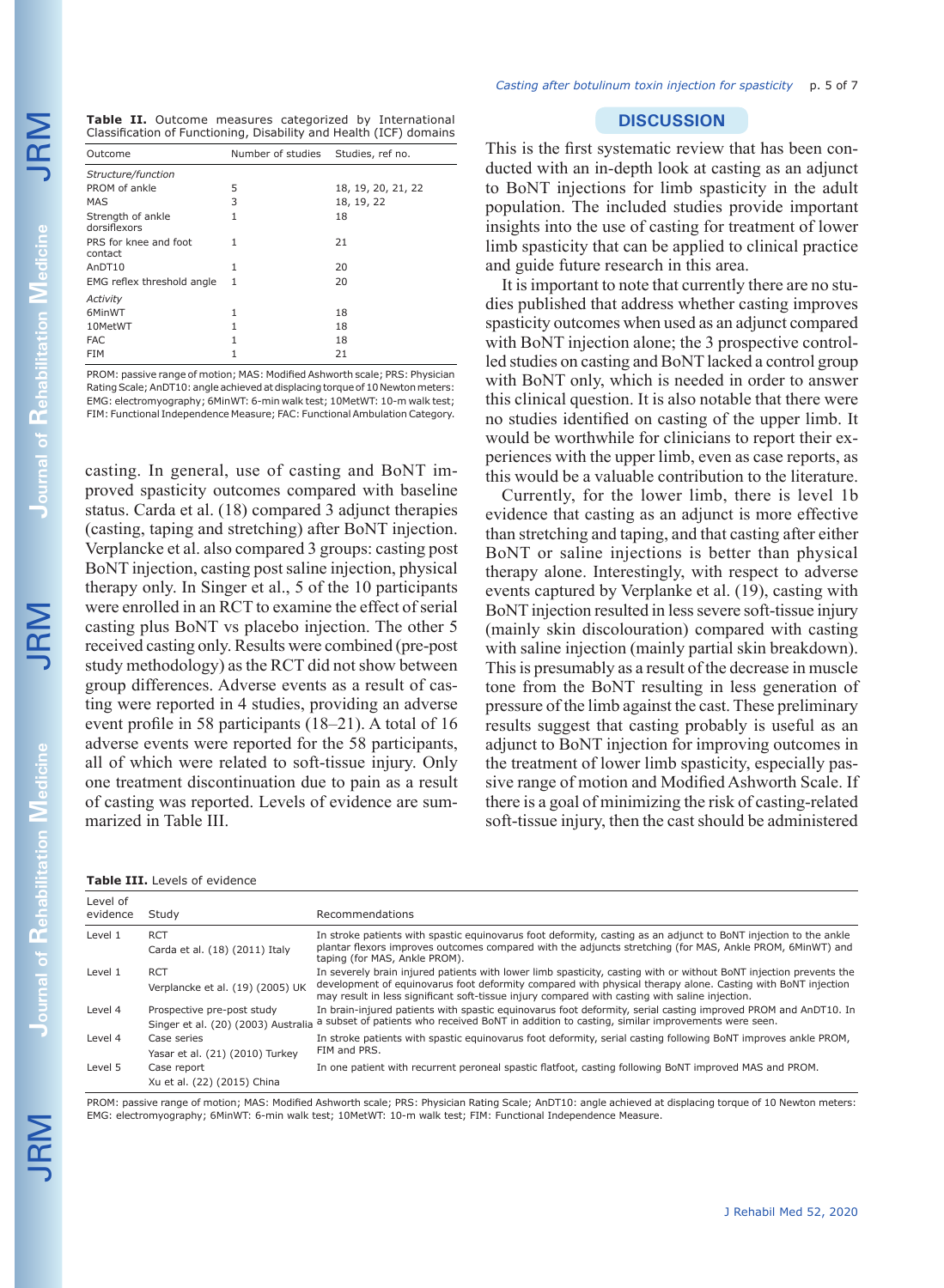#### p. 6 of 9 *J. Farag et al.*

in conjunction with BoNT injection; however, further research is required to confirm these findings.

This review demonstrates that there is wide variation in casting protocols of the lower limb post BoNT injection, and highlights the need for studies that lead to the development of a standardized casting protocol. This standardized protocol can then be uniformly applied across future studies and in clinical practice. Use of a standardized casting protocol will allow future meta-analyses (comparison and pooling) of data across studies, thus increasing power and confidence in study results. Notably, studies are needed to determine whether better outcomes result with: immediate vs delayed cast application; keeping the knee flexed vs extended during casting; starting with the ankle at neutral vs at maximum dorsiflexion; and shorter (e.g. 1 week) vs longer (e.g. 12 weeks) cast application.

Given that the method of BoNT injection has been shown to affect spasticity-related outcomes (5), future studies should standardize BoNT injection protocols including muscle localization techniques and BoNT dilutions. Which muscle is being injected needs to be considered; for example, use of ultrasound has been shown to be superior to other methods of injection localization (e.g. anatomical localization, electrical stimulation) when injecting the soleus and gastrocnemius muscles (5).

It is also important to investigate pre-casting protocols that optimize intervention outcomes and improve study results. For example, Xu et al. (22). used a peroneal nerve block to determine available foot and ankle range prior to BoNT injection and casting. Clinicians are increasingly using nerve blocks as part of spasticity treatment algorithms to help select who would be most likely to benefit from what treatment, and determining available range prior to casting would allow for sub-analysis of patient groups according to pre-intervention range of motion (25).

Ideally future studies will also standardize the use of outcome measures. In the lower limb, we suggest that, at minimum, passive range of motion and Modified Ashworth Scale be used as outcome measures within the Body Structure and Function domain. The Modified Ashworth Scale is widely used by spasticity clinicians, and has moderate intra- and inter-rater reliability (26). There will have to be consensus on which Activity domain outcome measure should be included; the 10-m walk test is easier to administer in terms of training and time; however, it may not be sufficiently sensitive to detect differences compared with other measures, such as the 6-min walk test, as demonstrated by Carda et al. (18). These outcomes should be measured at multiple time-points post-intervention (e.g. 3 weeks and 3 months) to determine both short- and long-term effects. Consideration should also be given to including an outcome measure within the Participation domain of the ICF, such as Goal Attainment Scaling. With this tool, patient-specific goals, such as returning to work or recreational pursuits, could be measured. Lastly, future studies should include quality of life outcomes, as these are often most important to the patient. There also needs to be systematic collection and reporting of the burden on the patient and the payer in the form of time to cast, costs related to casting and costs related to adverse events, as these factors are important when fully assessing the risk to benefit ratio of an intervention. For example, skin breakdown could require significant interventions (e.g. pain medication, surgery, time off recreational pursuits or work) that can increase direct and indirect costs. Currently it appears as though casting is a relatively well-tolerated intervention, although care needs to be taken to monitor the skin for potential injury.

# *Conclusion*

Casting as an adjunct to BoNT injection appears to improve spasticity-related outcomes compared with other adjunct therapies, and probably results in less significant soft tissue injury when used following BoNT injection compared with a stand-alone intervention. Currently there are no studies that address whether casting in addition to BoNT is more effective compared with BoNT alone. Addressing this clinical question is important given the extra time, costs and potential adverse events that can be incurred with casting. Casting protocols and outcome measures reported in the literature vary widely and need to be standardized for future studies. Results of this systematic review can be used to inform the development of an international consensus on casting protocols and outcome measures so as to increase the quality, power and confidence in results of future studies for the purpose of determining best practice guidelines for casting in the setting of spasticity.

*The authors have no conflicts of interest to declare.*

### **REFERENCES**

- 1. Pandyan AD, Gregoric M, Barnes MP, Wood D, Van Wjick F, Burridge J, et al. Spasticity: clinical perceptions, neurological realities and meaningful measurement. Disabil Rehabil 2005; 27: 2–6.
- 2. Milinis K, Young CA. Systematic review of the influence of spasticity on quality of life in adults with chronic neurological conditions. Disabil Rehabil 2016; 38: 1431–1441.
- 3. Esquenazi A. The human and economic burden of poststroke spasticity and muscle overactivity. J Clin Outcomes Manage 2011; 18: 607–614.
- 4. Esquenazi A, Novak I, Sheean G, Singer BJ, Ward AB. International consensus statement for the use of botulinum toxin treatment in adults and children with neurological

JRM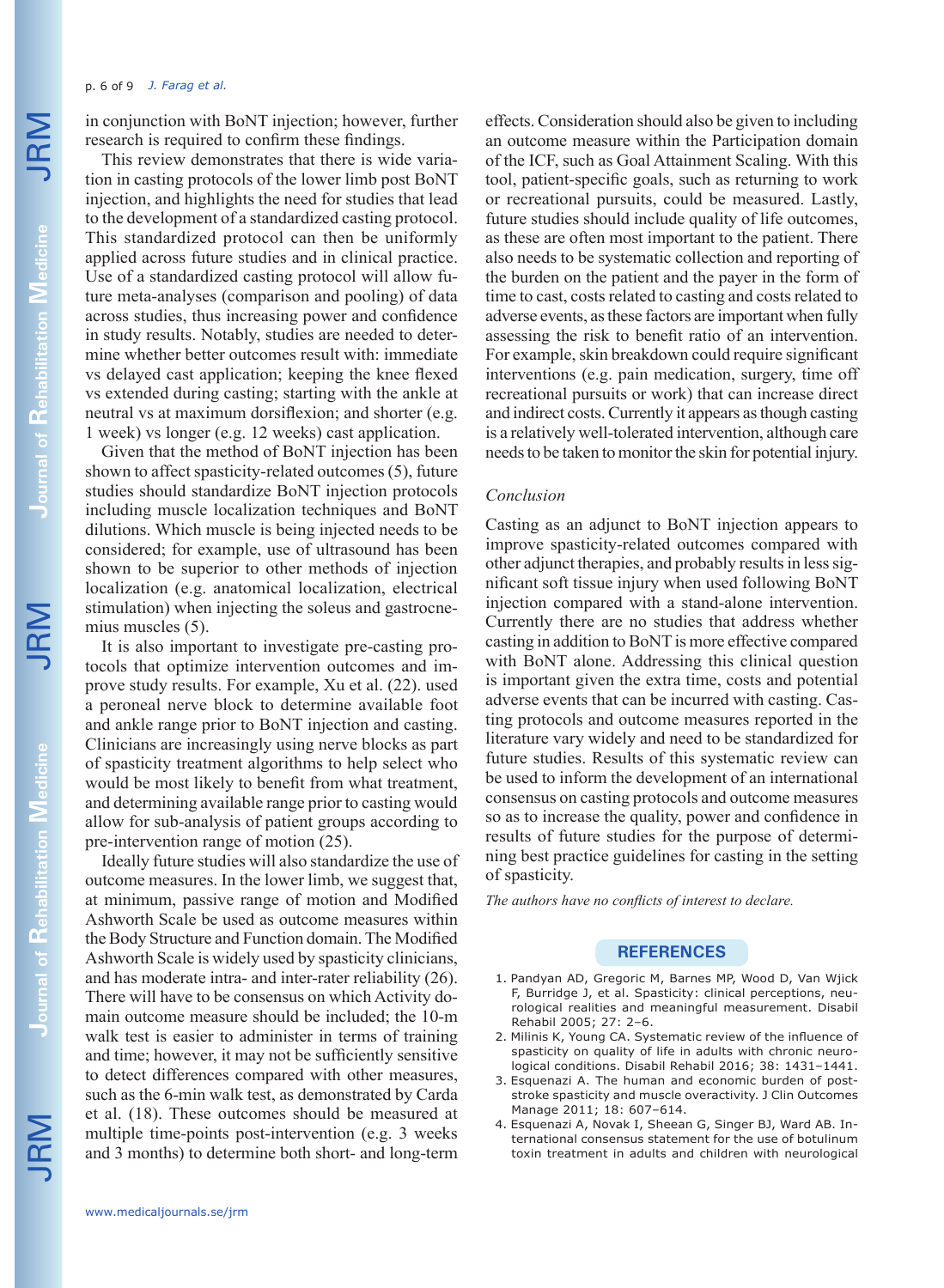JRM

impairments – introduction. Eur J Neurol 2010; 17: 1–8. 5. Esquenazi A, Albanese A, Chancellor MB, Elovic E, Segal KR, Simpson DM, et al. Evidence-based review and assessment of botulinum neurotoxin for the treatment of adult spasticity in the upper motor neuron syndrome.

- Toxicon 2013; 67: 115–128. 6. Mills PB, Finlayson H, Sudol M, O'Connor R. Systematic review of adjunct therapies to improve outcomes following botulinum toxin injection for treatment of limb spasticity. Clin Rehabil 2016; 30: 537–548.
- 7. Picelli A, Santamato A, Chemello E, Cinone N, Cisari C, Gandolfi M, et al. Adjuvant treatments associated with botulinum toxin injection for managing spasticity: an overview of the literature. Ann Phys Rehabil Med 2019; 62: 291–296.
- 8. Stoeckmann T. Casting for the person with spasticity. Top Stroke Rehabil 2001; 8: 27–35.
- 9. Tona JL, Schneck CM. The efficacy of upper extremity inhibitive casting: a single-subject pilot study. Am J Occup Ther 1993; 47: 901–910.
- 10. Preissner KS. The effects of serial casting on spasticity: a literature review. Occup Ther Health Care 2002; 14: 99–106.
- 11. Moher D, Liberati A, Tetzlaff J, Altman DG, PRISMA Group. Preferred reporting items for systematic reviews and meta-analyses: the PRISMA statement. J Clin Epidemiol 2009; 62: 1006–1012.
- 12. Lannin NA, Novak I, Cusick A. A systematic review of upper extremity casting for children and adults with central nervous system motor disorders. Clin Rehabil 2007; 21: 963–976.
- 13. Higgins JPT, Green S. Cochrane handbook for systematic reviews of interventions Version 5.1.0. 2011. [cited 2018 Jun 20]. Available from: https://training.cochrane.org/ handbook/current.
- 14. Moseley AM, Herbert RD, Sherrington C, Maher CG. Evidence for physiotherapy practice: a survey of the Physiotherapy Evidence Database (PEDro). Aust J Physiother 2002; 48: 43–49.
- 15. Downs SH, Black N. The feasibility of creating a checklist for the assessment of the methodological quality both of randomised and non-randomised studies of health care interventions. J Epidemiol Community Health 1998; 52: 377–384.
- 16. Eng JJ, Teasell R, Miller WC, Wolfe DL, Townson AF, Aubut

JA, et al. Spinal cord injury rehabilitation evidence: methods of the SCIRE systematic review. Top Spinal Cord Inj Rehabil 2007; 13: 1–10.

- 17. World Health Organization. International Classification of Functioning, Disability and Health (ICF). [cited 2018 Jun 15]. Available from: http://www.who.int/classifications/ icf/icf\_more/en/.
- 18. Carda S, Invernizzi M, Baricich A, Cisari C. Casting, taping or stretching after botulinum toxin type A for spastic equinus foot: a single-blind randomized trial on adult stroke patients. Clin Rehabil 2011; 25: 1119–1127.
- 19. Verplancke D, Snape S, Salisbury CF, Jones PW, Ward AB. A randomized controlled trial of botulinum toxin on lower limb spasticity following acute acquired severe brain injury. Clin Rehabil 2005; 19: 117–125.
- 20. Singer BJ, Singer KP, Allison GT. Evaluation of extensibility, passive torque and stretch reflex responses in triceps surae muscles following serial casting to correct spastic equinovarus deformity. Brain Inj 2003; 17: 309–324.
- 21. Yasar E, Tok F, Safaz I, Balaban B, Yilmaz B, Alaca R. The efficacy of serial casting after botulinum toxin type A injection in improving equinovarus deformity in patients with chronic stroke. Brain Inj 2010; 24: 736–739.
- 22. Xu J, Muhammad H, Wang X, Ma X. Botulinum toxin type A injection combined with cast immobilization for treating recurrent peroneal spastic flatfoot without bone coalitions: a case report and review of the literature. J Foot Ankle Surg 2015; 54: 697–700.
- 23. O'Brien C. Management of spasticity with botulinum toxin type A: implementing the treatment algorithm. Eur J Neurol 1999; 6: 77–81.
- 24. Yablon SA, Agana BT, Ivanhoe CB, Boake C. Botulinum toxin in severe upper extremity spasticity among patients with traumatic brain injury: an open-labeled trial. Neurology 1996; 47: 939–944.
- 25. Deltombe T, Wautier D, De Cloedt P, Fostier M, Gustin T. Assessment and treatment of spastic equinovarus foot after stroke: guidance from the Mont-Godinne interdisciplinary group. J Rehabil Med 2017; 49: 461–468.
- 26. Meseguer-Henarejos A, Sanchez-Meca J, Lopez-Pina J, Carles-Hernandez, R. Inter- and intra-rater reliability of the Modified Ashworth Scale: a systematic review and meta-analysis. Eur J Phys Rehabil Med 2018; 54: 576–590.